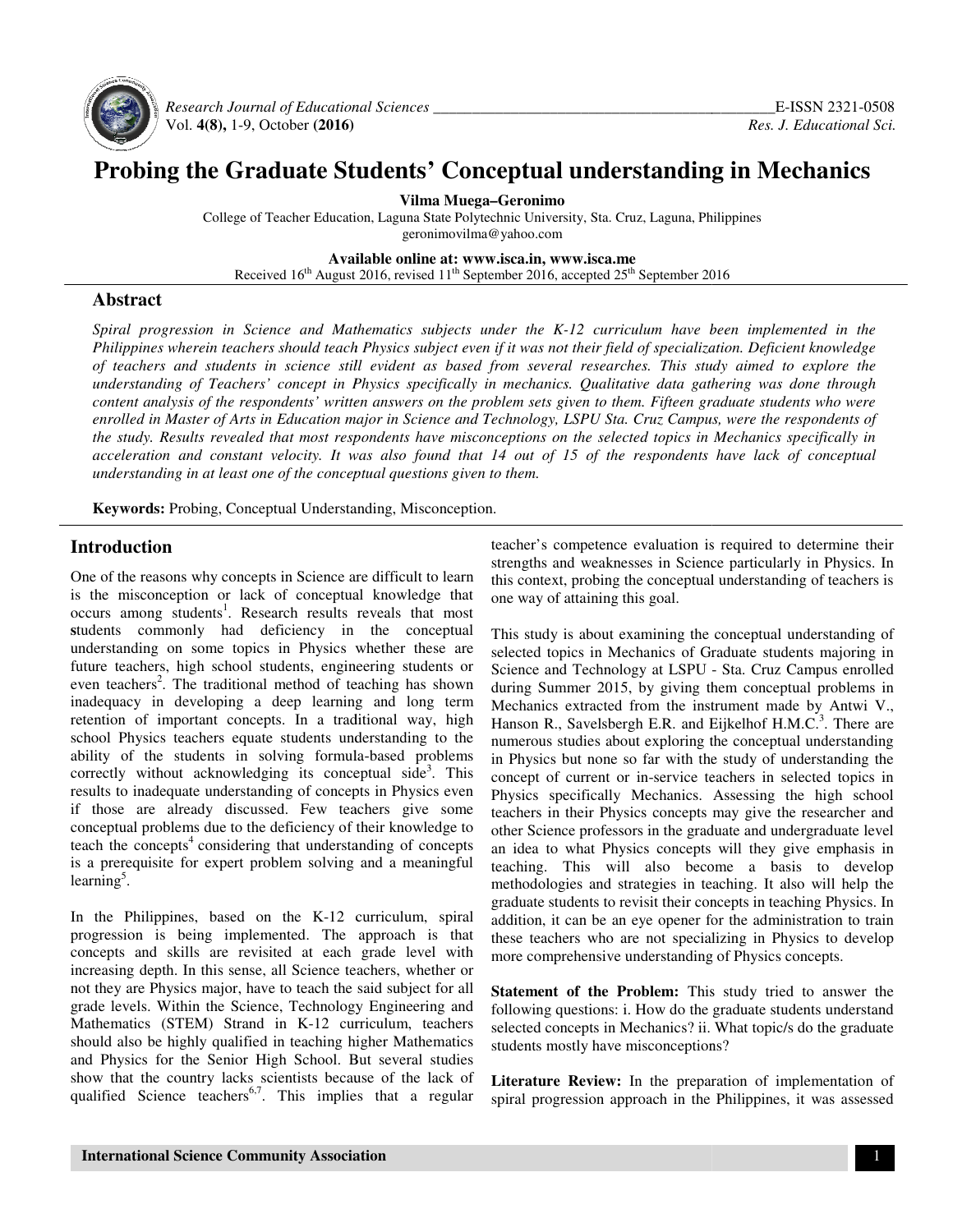that majority of teachers in both public and private schools in Cavite province have Biology as their specialization<sup>8</sup>. This means that these teachers and other teachers in the country with the same situation would make much effort to master Physics for the implementation of spiral progression and for the preparation of senior high school wherein the STEM will be introduced.

One of international assessments that aim to determine the level of students' knowledge in Science is the Trend in International Mathematics and Science Study (TIMSS), this assessment shows that Philippines scored lowest in Science as compared with neighboring countries. The low TIMSS results can bring about low level of Science careers, and may eventually result to a few numbers of journal articles and level of Industrial competitiveness<sup>9</sup>. Several studies have identified that facilities and lack of competent Science teachers<sup>10</sup> are the reasons for students' low scores in Science in the country as compared with other neighboring countries. Lack of competent teachers can be attributed with their deficiency in understanding of Science concepts, even if the subject is practical in nature but commonly taught in a theoretical approach<sup>11</sup>.

This study is based on the constructivist approach wherein students actively engaged to learning by constructing knowledge to make sense of the world. Constructivist understanding is a central model for learning in Science that focuses on an individual learner as an active agent of conceptual development<sup>12</sup>. Students are given opportunities to process a high level of reflection on some cognitive structures that serve in determining its central ideas, concepts, and facts and apply the concept to new situation. The sole responsibility of teachers is to diagnose students' interpretations and may help them to change, edit or enrich these concepts. But if teachers have anticipated that students already learned the concepts in their previous grade level, communication gap between teachers and learners arises. Students encountering difficulties in Science lies not on accounting for their preconceived ideas before teaching<sup>13</sup>. Hence, identifying students' misconception through assessing their conceptual understanding is very essential in the process of teaching and learning.

Further, this study is also anchored on the Cognitive Learning Theory which stated that what has already been learned is carried over and affects the ability to master the learning tasks; it may aid in learning another task or it may hinder its learning<sup>14</sup>. Teachers as the agents of learning process through transferring of learning may cause misconception that affects students learning.

One important branch of Science is Physics – considered by many students as a difficult subject. But, Physics has shown its importance in the development and improvement of human civilization. So, it is essential to build firmly the foundational part of Physics in order to truly understand the physical world, otherwise students cannot answer even simplest questions about

the world<sup>15</sup>. Several studies, however, have shown that misconceptions in Physics still exist in students<sup>16-18</sup>. Ozmen synthesized the meaning of misconception from the views of Science educators as much as the students' concept about facts or events that are not coherent with the concept in Science. These misconceptions may come from the students' personal experiences, textbooks, language used, and the teachers<sup>1</sup> .

There are three important aspects of learning as based from the research in education. These are conceptual understanding, transfer of information, and basic beliefs about physics<sup>20</sup>. Conceptual understanding is defined as the comprehension of scientific theories, systems and relationship between various disciplines. It is particularly relevant because few fundamental concepts can explain a vast range of phenomena. Hence, teachers in this context should understand scientific facts or terms as well as have a deeper conceptual knowledge in order to become effective $2^1$ . But several researchers have found out that most teachers focused on problem solving method of teaching in Physics than concepts. This can be due to the fact that teachers still need to polish their own concept to overcome their own misconceptions $2^2$ . As a result, students have less conceptual understanding in the subject making their ideas inconsistent with scientific concept (misconception), further confirmed with the findings of several studies regarding misconception<sup>23-25</sup> that observations regarding respondents conceptual understanding in Physics manifested shortcomings in their scientific concepts. Initial step to help students or teachers to correct their misconception is to identify their inaccurate scientific conception then adjust the teachers' methodology in the teaching and learning situation.

A great part in making students understand the subject lies on the teachers' hands, how teachers teach the subject will bring either correct scientific concept or misconception about them. Science teachers should be aware of the examples they give to students because these may not match what the students need. In addition, there should be an adjustment in the way of teaching through helping the students identify their misconception and eventually correct it.

Writing strategy is proven to be effective in discovering misconception of students<sup>26</sup>. Knipper and Duggan and Tessier (as cited in Hillaire) $^{27}$  depicted that writing has been widely used to facilitate learning, because it can engage students, extend thinking and deepen understanding. It can also promote students' understanding in connecting scientific issues to other components of their lives. Opps and Otfinowski<sup>28</sup> used analytical writing that aims to enhance retention of Science learning, and found out that analytical writing increase students' confidence in their scientific writing. McDermott and  $Kuhn<sup>29</sup>$ studied the application of writing-to-learn activities in a College Science integrated course and the strategy manifested that students clarified their own understanding in the concept before communicating to audience. Similarly, writing strategy in this study is also used to evaluate the understanding of the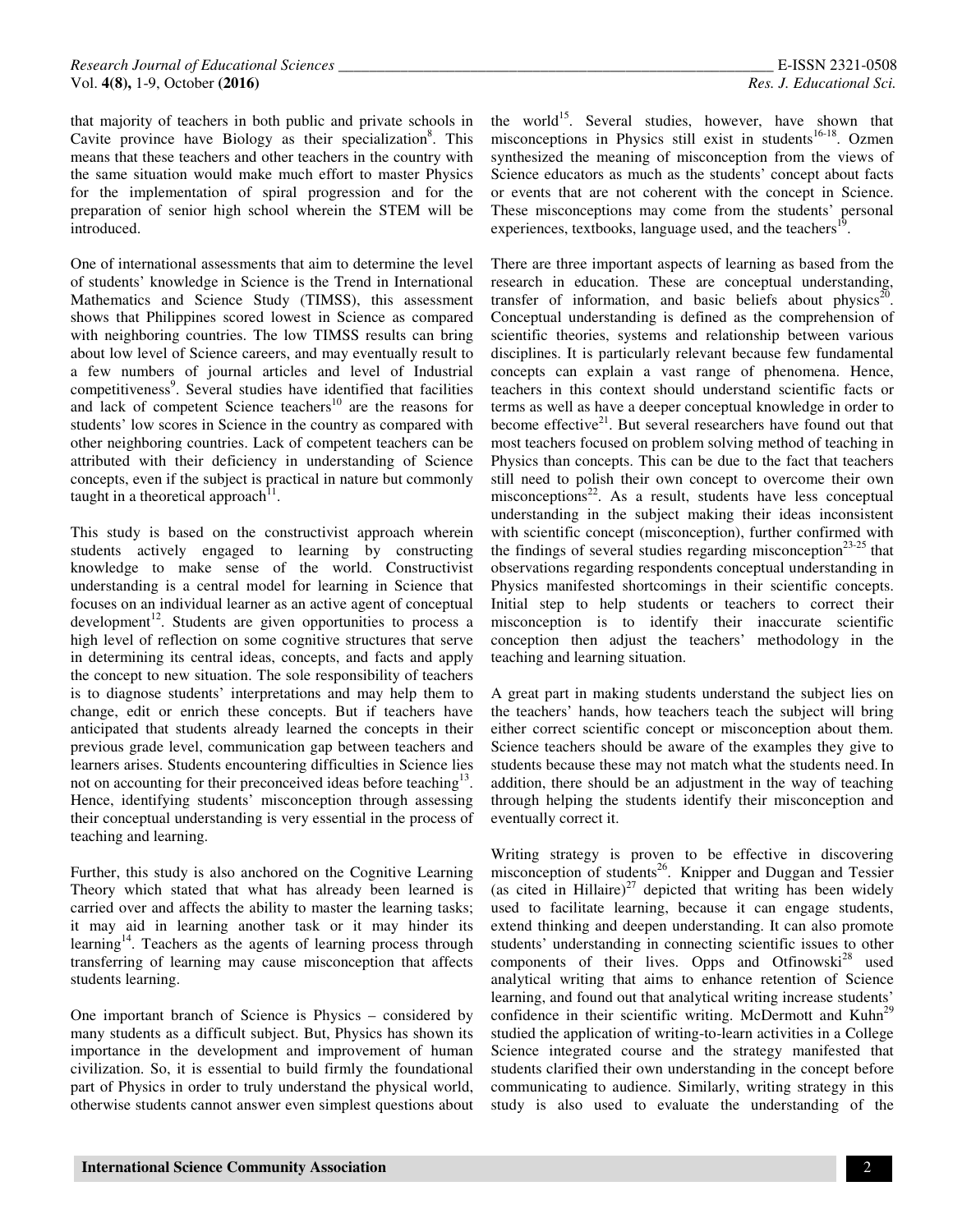respondents in concepts in Mechanics, and at the same time attempt to probe the graduate students' misconceptions.

In this study, the researcher tried to dig deeper on the Science teachers' understanding on some topics in Mechanics, not to belittle them but to help the Physics educators to develop or design pedagogical tools making Physics less difficult to understand.

### **Methodology**

This study employed qualitative research design through content analysis on the part of method used during the process of gathering data and information. Researchers used content analysis to analyze on how people communicate, usually in a form of written communication.

It also employed quantitative on the part of what topic/s in Mechanics do the respondents have most misconception at by utilizing frequency. The instrument used was derived from the study of , R. Hanson, E.R. Savelsbergh and H.M.C. Eijkelhof $3$ but with modifications in the process of answering the question. In this study, the part of analysing conceptual and reasoning questions on how these questions were given was different. A problem set was given to them that contain conceptual questions, the graduate students had enough time to think of their answers and write their answers on a bond paper, handwritten and submitted for next meeting. This method of allowing the respondents to reflect their views through writing on concepts was a way of acknowledging what conceptual problems the respondents have. It was also a way of determining to what specific concepts the teachers can give emphasis in discussion the next meeting.

After submitting their answers, the researcher checked and analyzed the content of their answers; each concept was carefully scrutinized with the aid of textbooks and other materials to validate if the respondents' answers were correct. After sometime the papers were returned to them and had a discussion on the topics found to have misconception/s. They were allowed to explain their thoughts or reasons in each item. The questions were sometimes in the form of cartoon expressing some concept, conversation of two people talking about some concepts or a thought provoking question about a concept. There were only 10 items extracted from the instrument made by Antwi, et al. $3$ .

Frequency was used to determine how many teachers have misconceptions on a certain topic. Respondents of this study were fifteen (15) graduate students taking up Master of Arts in Education major in Science and Technology, eleven (11) were female and four (4) were male. Eleven (11) were teaching in public schools under the Department of Education, three (3) were employed in private schools, and one (1) was part-time instructor in a State University. Twelve (12) of them have been teaching Science for 1 to 5 years now, and three (3) of them

teaching for more than 6 years already. Only four (4) teachers were Physics majors.

#### **Results and Discussion**

There were ten (10) questions given to the respondents taking up Master of Arts in Education major in Science and Technology. However, there were only eight (8) questions reflected in the discussion because these were the only items found by the researcher to have misconceived answers. Each table below showed the answer of the graduate students, identified as misconception/s in specified topics in Mechanics. There were no modifications on the answers given by the respondents; these were literally transcribed verbatim to the data table below. The item which was not reflected meant that there was no misconception seen.

*Q1. Listen to the conversation between a girl and a boy and comment on it.* 



 Image Source: https//www.google.com **Figure-1 Conversation of a Boy and a Girl** 

Girl: I went to the North Campus of LSPU from South Campus and back. So I got a long way

Boy: You went nowhere so your distance is zero (0) km

| Table-1                                     |
|---------------------------------------------|
| <b>Concept of Distance and Displacement</b> |
|                                             |

| Teacher 1 | "The boy is right because the distance and<br>displacement is the same." |
|-----------|--------------------------------------------------------------------------|
| Teacher 2 | "The boy because displacement and distance"<br>are the same thing."      |

The two persons talking are referring to two different concepts, the girl referred to distance while the boy referred to displacement. Although the two characters are right in their explanation, it seemed that they are not clear on the concept of distance and displacement. They meant distance and displacement as the same thing. Taken from the Physics texts, "distance" is the path length covered from one point to another, so when a person goes to north from south and returned to south he/she would not attain zero distance. Now since "displacement" involved direction and a vector quantity, it is zero in that instance. This implied that there is lack of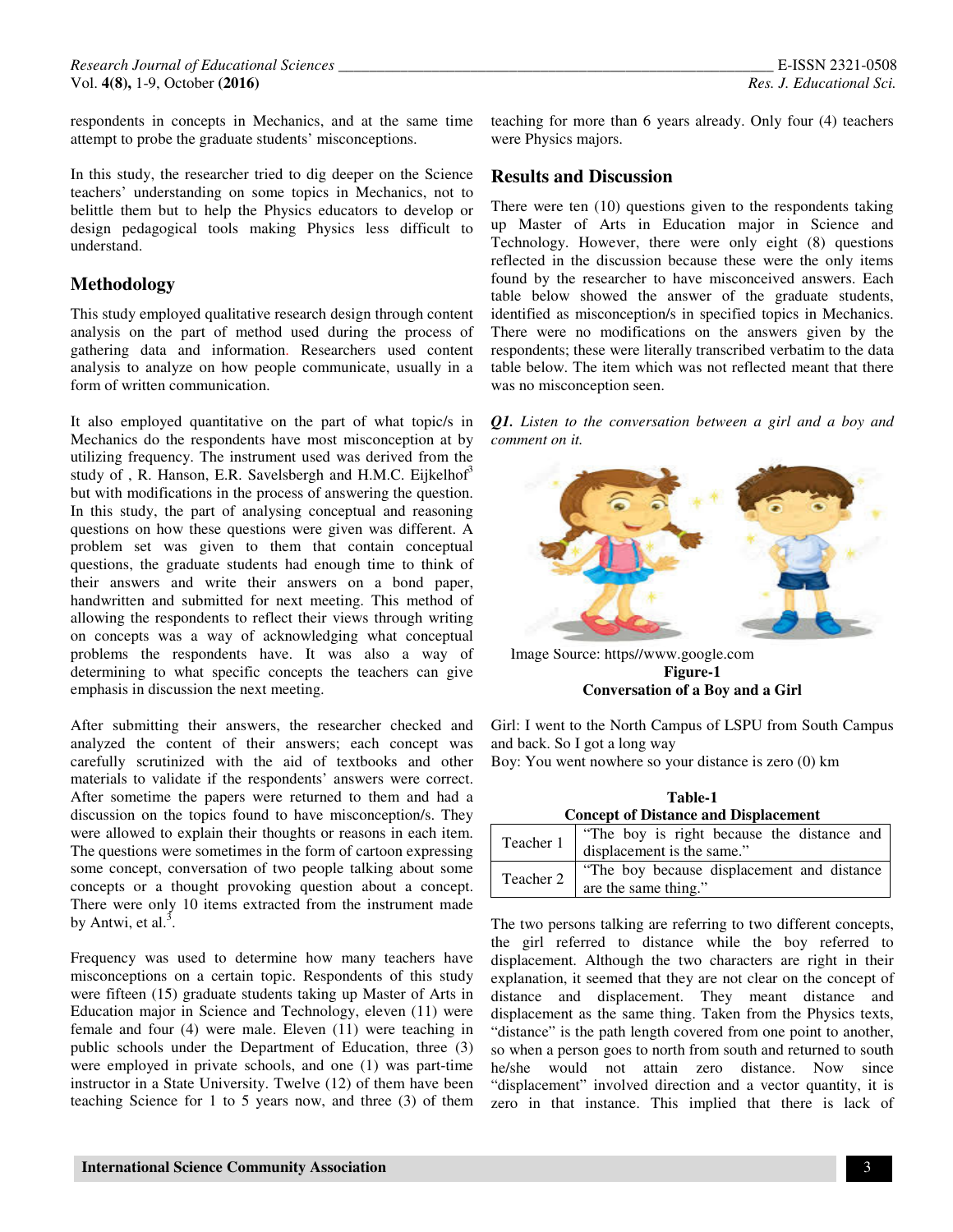#### *Research Journal of Educational Sciences \_\_\_\_\_\_\_\_\_\_\_\_\_\_\_\_\_\_\_\_\_\_\_\_\_\_\_\_\_\_\_\_\_\_\_\_\_\_\_\_\_\_\_\_\_\_\_\_\_\_\_* Vol. **4(8),** 1-9, October **(2016)**  *\_\_\_\_\_\_\_\_\_\_\_\_\_\_\_\_\_\_\_\_\_\_\_\_\_\_\_\_\_\_\_\_\_\_\_\_\_\_\_\_\_\_\_\_\_\_\_\_\_\_\_*

understanding of the concepts of distance and displacement considering that they mean distance and displacement as the considering that they mean distance and displacement as the same thing.

*Question number 2. Listen to the conversation between a*  policeman and a driver who was charged with over Speeding.



Image source: www.google.com **Figure-2 Conversation between a man and a Woman** 

Police: You drove 80km/h while 50km/h was allowed Police: You drove 80km/h while 50km/h was allowed<br>Woman: You see my house on the hill there at Los Baños is less over 10 minutes. So I drove 6km/h.

|                                                   | than 1km (by the odometer) away and I have been driving for |  |
|---------------------------------------------------|-------------------------------------------------------------|--|
| over 10 minutes. So I drove 6km/h.                |                                                             |  |
|                                                   |                                                             |  |
|                                                   | Table-2                                                     |  |
| <b>Concept on Instantaneous and Average Speed</b> |                                                             |  |
|                                                   | "Based on the time of travelled and speed of                |  |
| $T_{\text{coobon}}$ 12                            | travelled that explained and justified by the               |  |

| Teacher 12 | travelled that explained and justified by the<br>driver it indeed the driver was telling the<br>truth."        |
|------------|----------------------------------------------------------------------------------------------------------------|
| Teacher 15 | "The woman did not violated, because she<br>travels 1 km for 10 minutes therefore it is not<br>over speeding." |

In the conversation made by the policeman and woman, they meant two different concepts, the police man is referring to "instantaneous speed" defined as the speed travelled at an instant time while the woman refers to "average speed" or the total distance travelled divided by time.

The two characters in the situation are both correct with their explanation though they are pointing out on two different concepts in one situation. In this question, teacher 12 and 15 both answered correctly only one of the conversant, teacher 12 chose the driver while teacher 15 chose the woman. The totality of concept of average and instantaneous speed is lacking in their answers. The situation required analysis that made teacher 12 and 15's answers incomplete. The woman did not violated, because shere the different travels 1 km for 10 minutes therefore it is no over speeding."<br>
In the conversation made by the police man is referring "instantaneous speed" defined as the speed tra

*Question number 3: If an object has an acceleration of 0 m/s2, one can be sure that the object is not (a) moving (b) changing position (c) changing velocity. Explain your answer. a* object has an acceleration of 0<br>object is not (a) moving (b) cha.<br>city. Explain your answer.

**Table-3 3Concept on Acceleration**

| Teacher 1                                                                                                                                                                                                                                                             | "The object must not have change on its<br>velocity because it is at rest."                                                                                                                                                                                                                                                                                |
|-----------------------------------------------------------------------------------------------------------------------------------------------------------------------------------------------------------------------------------------------------------------------|------------------------------------------------------------------------------------------------------------------------------------------------------------------------------------------------------------------------------------------------------------------------------------------------------------------------------------------------------------|
| Teacher 2                                                                                                                                                                                                                                                             | "The object does not change its velocity<br>because it is at rest because the object has 0<br>acceleration."                                                                                                                                                                                                                                               |
| Teacher 4                                                                                                                                                                                                                                                             | "All of it could be possible answers. An object<br>that has a constant velocity on a given period<br>of time will have zero acceleration. An object<br>that is not moving is definitely not<br>accelerating. Also an object with a constant<br>velocity could accelerate if it will change its<br>position, because acceleration is a vector<br>quantity." |
| Teacher 5                                                                                                                                                                                                                                                             | "All of the choices, 0m/s <sup>2</sup> mean<br>zero<br>acceleration, and it means no changes in<br>velocity, and if there's no change in velocity<br>definitely the object is not moving."                                                                                                                                                                 |
| Teacher 12                                                                                                                                                                                                                                                            | "The object is not moving and probably not<br>changing its position because of zero<br>acceleration. When we say acceleration it is a<br>change in velocity either speed or in direction.<br>Let say, if an object is not accelerating, then<br>the object is moving at constant speed and<br>maintaining a constant velocity."                            |
| Teacher 15                                                                                                                                                                                                                                                            | "The object is not changing its position<br>because it is zero acceleration."                                                                                                                                                                                                                                                                              |
| "Zero acceleration" does not always mean the object is not<br>moving; the object may move or change its position but only at<br>"constant velocity." Teacher 1, 2, 5, 12 and 15 have the same<br>concepts of acceleration that if it has zero acceleration the object |                                                                                                                                                                                                                                                                                                                                                            |

"Zero acceleration" does not always mean the object is not moving; the object may move or change its position but only at "constant velocity." Teacher 1, 2, 5, 12 and 15 have the same is not moving. They meant that the object with constant velocity did not change its position.

But in the concept of constant velocity, the object is possibly moving or changing its position provided that it maintained its velocity. Although teacher 4 is right that all choices might be possible answers but the question has the term "one" can be *sure,* and the only sure answer is that the object did not change its velocity whether the changes can result to rest or just moving at constant velocity. But in the concept of constant velocity, the object is possibly moving or changing its position provided that it maintained its velocity. Although teacher 4 is right that all choices might be possible answers but the quest

Teachers find difficulty in understanding the concept of acceleration and constant velocity. In this sense, there is a need to polish these topics since teachers have misconception or there is inconsistency with the said topics. They should really understand and be able to explain them right to their future students. sure, and the only sure answer is that the object did not chaits velocity whether the changes can result to rest or just mov<br>at constant velocity.<br>Teachers find difficulty in understanding the concept<br>acceleration and cons

*Q4. What is the acceleration of a car which moves at a constant velocity of 30 m/s for 5 s?*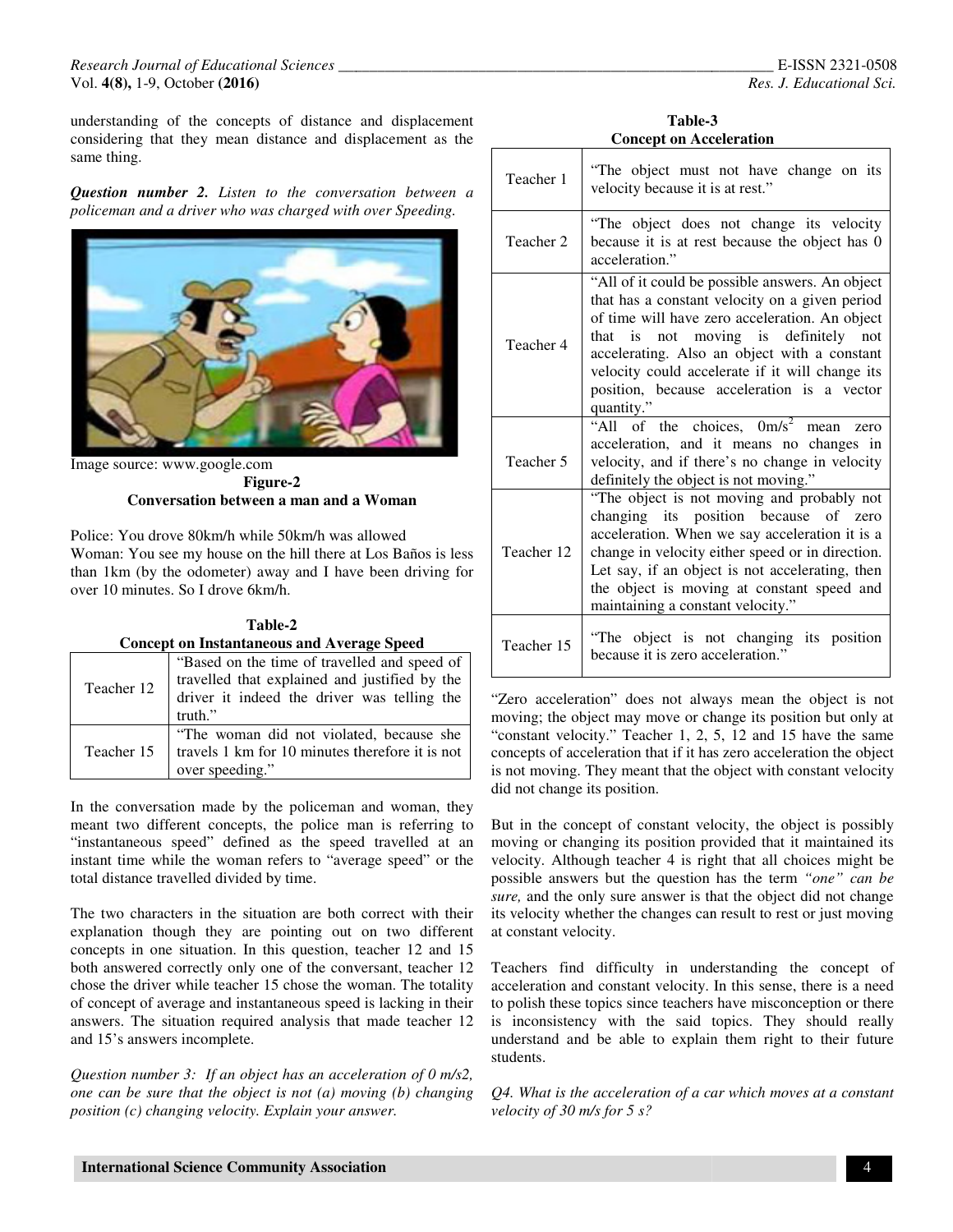| Teacher 4.  | They all computed the acceleration using the |
|-------------|----------------------------------------------|
| 5, 6, 7, 8, | formula Vf - Vo                              |
| 10.11       | $T$ 6m/s <sup>2</sup>                        |

Another question that most respondents were not clear about was again the concept of constant velocity. They did not realize that the car moves at constant velocity meaning that the initial and final velocity are the same, they considered initial velocity as zero.

Teachers found a hard time analysing the question when they computed for the value of acceleration when in fact it was very clear from the question that the object moved at constant velocity. Again the question is tricky yet simple.

*Question 5: Which of the following statements is/are true of a free-falling object? An object in a state of free fall; (a) falls with a constant speed of -10 m/s (b) falls with varying acceleration (c) falls under the sole influence of gravity (d) falls with downward acceleration which has a constant magnitude (e) motion which falls under the influence of air resistance. State your reason.* 

| Table-5<br><b>Concept on freely falling bodies</b> |                                                                                  |  |
|----------------------------------------------------|----------------------------------------------------------------------------------|--|
| Teacher 4                                          | a free-falling object that motion falls under<br>the influence of air resistance |  |
| Teacher 7                                          | falls with varying acceleration                                                  |  |
| Teacher 9                                          | I chose letters a c and e                                                        |  |

The answer for this question was letter  $c -$  "it falls solely under the influence of gravity" which meant that air resistance or any other force did not affect it from falling. Table 5 showed that teachers 4, 7 and 9 are not really that aware of the concept of freely falling bodies since teacher 4 conceptualized that it is air resistance that affected the falling of object.

Teacher 7 thought that acceleration changed as the object fell where in fact it is the speed that changed, since there is constant acceleration in a freely falling body. Teacher 7 interchanged the understanding of velocity and acceleration of object as it fell. This particular data showed that these teachers are not sure on the concept of freely falling bodies and needed to re-examine their knowledge in this topic. Again, inconsistency of the scientific concept was seen.

*Question 6. A ball is thrown horizontally from a height above the earth. Neglect air resistance. Which of the forces provided will act on the ball after it is thrown. (a) The force of throw from the thrower (b) force of gravity (c) force from speed (d) none of them. Explain* 

| Table-6                            |  |  |  |  |
|------------------------------------|--|--|--|--|
| <b>Concept on Freefalling Body</b> |  |  |  |  |

| Teacher 2            | It will fall at the same rate of the air<br>resistance as it falls.                                                                                                                                                                                                                                                                                                                                                                                                                                                                                                        |
|----------------------|----------------------------------------------------------------------------------------------------------------------------------------------------------------------------------------------------------------------------------------------------------------------------------------------------------------------------------------------------------------------------------------------------------------------------------------------------------------------------------------------------------------------------------------------------------------------------|
| Teacher 3            | The force of throw from the thrower and the<br>force of gravity.                                                                                                                                                                                                                                                                                                                                                                                                                                                                                                           |
| Teacher 4            | The force of throw from the thrower and the<br>force of gravity. There are two forces acting<br>on a projectile motion. Horizontal motion<br>and vertical motion. For an object to gain<br>speed there must be a force acted on that<br>object. That force must be initially coming<br>from the thrower The vertical motion coming<br>solely from the force of gravity.                                                                                                                                                                                                    |
| Teacher <sub>9</sub> | The forces provides/act on the ball after it is<br>thrown is the force of throw from the thrower<br>and the force of gravity. Both forces will act<br>on that object which is horizontal direction,<br>because in the projectile motion it is the<br>combination of horizontal and vertical<br>component. While the object is moving<br>forward because of the force applied by the<br>thrower, it is also moving forward because of<br>the force acted by the thrower, it is also<br>moving downward because of the influence<br>of the gravitational force of the earth. |
| Teacher 13           | And it also depends on the initial force<br>applied.                                                                                                                                                                                                                                                                                                                                                                                                                                                                                                                       |
| Teacher 15           | The force of throw from the thrower. This<br>force helps the ball move forward.                                                                                                                                                                                                                                                                                                                                                                                                                                                                                            |

After the object is thrown into the air, the only force that acted on it is the pull of gravity, but based on the situation described, teacher 3, 4, 9, 13 and 15 seemed to have misconception regarding it. They tended to believe that there is still force of the thrower acting on the object once it is released.

On the other hand, teacher 2 seemed to explain that the object falls with the same rate as air resistance, if that so, it will have a constant velocity and not a constant acceleration. Again, this is another proof that there are still misconceptions on the part of Science teachers when it comes to some concepts in Physics.

*Question-7. To dislodge ketchup from the bottom of a ketchup bottle, it is often turned upside down and thrusted downward at high speeds and then abruptly halted. Which of Newton's laws of motion explains this phenomenon? Explain.* 

Teachers 6 10, and 12 seem to be confused on the situation stated, when the ketchup turned upside down and thrusted downward at a high speed manifested the law of inertia, it explains that ketchup is state of inertia in motion wherein it will continue to move after a force is acted on it.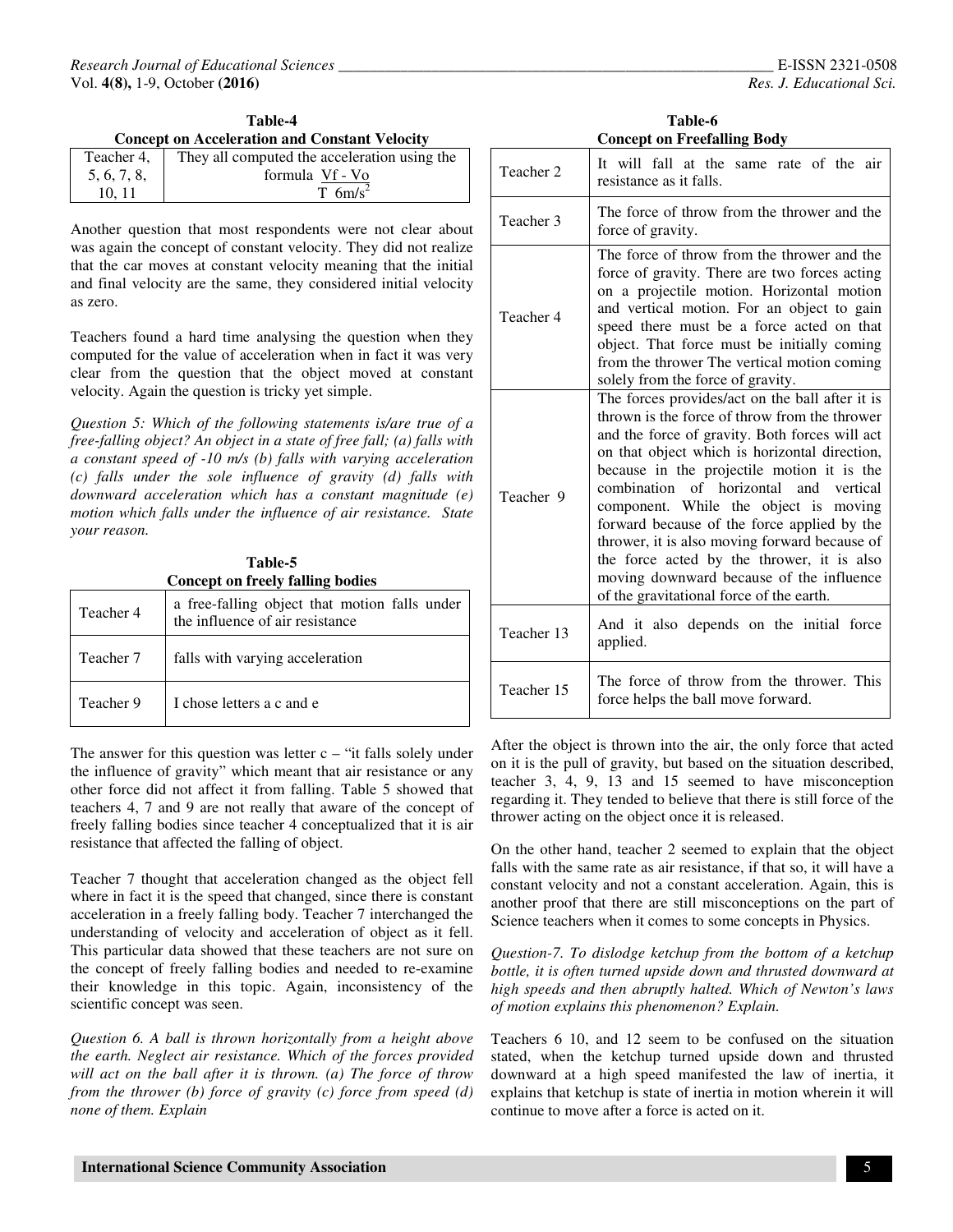**Table-7 Concept on Law o Inertia** 

| Teacher 6  | The action there is when you poke the bottle<br>of the ketchup upside down and the reaction is<br>when the liquid inside comes down.                                                                                                                                                             |
|------------|--------------------------------------------------------------------------------------------------------------------------------------------------------------------------------------------------------------------------------------------------------------------------------------------------|
| Teacher 10 | For me it is the $2nd$ law of motion. The<br>direction of the acceleration is the direction of<br>the net force acting on the object.                                                                                                                                                            |
| Teacher 12 | Different forces may not cancel each other,<br>because they acted or not the same bodies.<br>This situation explained law of interaction.<br>The action is when the bottle turned upside<br>down and thrusted downward at high speed<br>then the reaction will be movement of ketchup<br>inside. |

They tend to explain the situation in terms of third law of motion and misunderstood that the bottle is the action and the ketchup is the reaction. There is also a misconception on third law in which only two bodies acted on each other because they always acts in pairs.

*Question 8. A group of physics teachers are taking some time off for golf. The Golf Course has a large metal rim which putters must use to guide their ball towards the hole. Mr. Boakye's guides a golf ball around the metal rim. When the ball leaves the rim, which path (1, 2, or 3) will the golf ball follow? (note: the ball follow a circular path)* 



Image source: http//www.gogle .com

**Figure-3 Ball follow a circular path** 

| Table-8                          |
|----------------------------------|
| <b>Concept on Law of Inertia</b> |

| Teacher 2 | Path 2 is the path of the golf ball, because the<br>centripetal force provided by the circular<br>tube is the reason why the golf ball move in a<br>circle.                            |
|-----------|----------------------------------------------------------------------------------------------------------------------------------------------------------------------------------------|
| Teacher 3 | The golf ball will follow path no 3 because in<br>circular motion the movement is always<br>perpendicular to the radius of an object.                                                  |
| Teacher 6 | Number 2. It explains that the circular tube<br>was providing the centripetal force to cause<br>the golf ball to move in a circle.                                                     |
| Teacher 7 | Path no 2, because when you observe the<br>three paths only path 2 has a straight line<br>while the two other paths has different<br>direction                                         |
| Teacher 9 | If the motion of the ball is clockwise and<br>when the ball leaves the rim it follows the $3rd$<br>path, but if it is in the counter clockwise<br>direction it follows the $1st$ path. |

Teachers 2, 6 and 7 are correct with their answers but they could not discuss the reason why it followed path number 2 so there is lack of scientific knowledge on the concept. It means that if they teach this to their students, they would tend to have a hard time explaining to them.

On the other hand, teacher 3 and 9 have a misconception on the first law of motion when they answered that it will follow path number 3. They are not able to ascertain that when no outside force acts to an object, this will continue to move in straight direction.

Table-9 presented the summary of teachers who have identified misconception as inconsistent with scientific concepts. In this study, misconception is identified when a graduate student has a correct response with unscientific explanation or incorrect response with unscientific explanation<sup>22</sup>.

The table shows the number of teachers who have misconception on some topics in Physics. The highest number of teachers who have misconception is on the concept of acceleration and constant velocity wherein seven (7) teachers are found to have misconception. Then, six (6) teachers have misconceptions on both topics on acceleration and situation *b* of freely falling body. Next in rank is topic number 8 which is the law of inertia situation *b* wherein five (5) teachers are found to have misconception. Three (3) teachers have misconception on both law of inertia situation *a* and freely falling body situation *a,* while only two  $(2)$  teachers misconceived the topics of distance and displacement and instantaneous and average speed.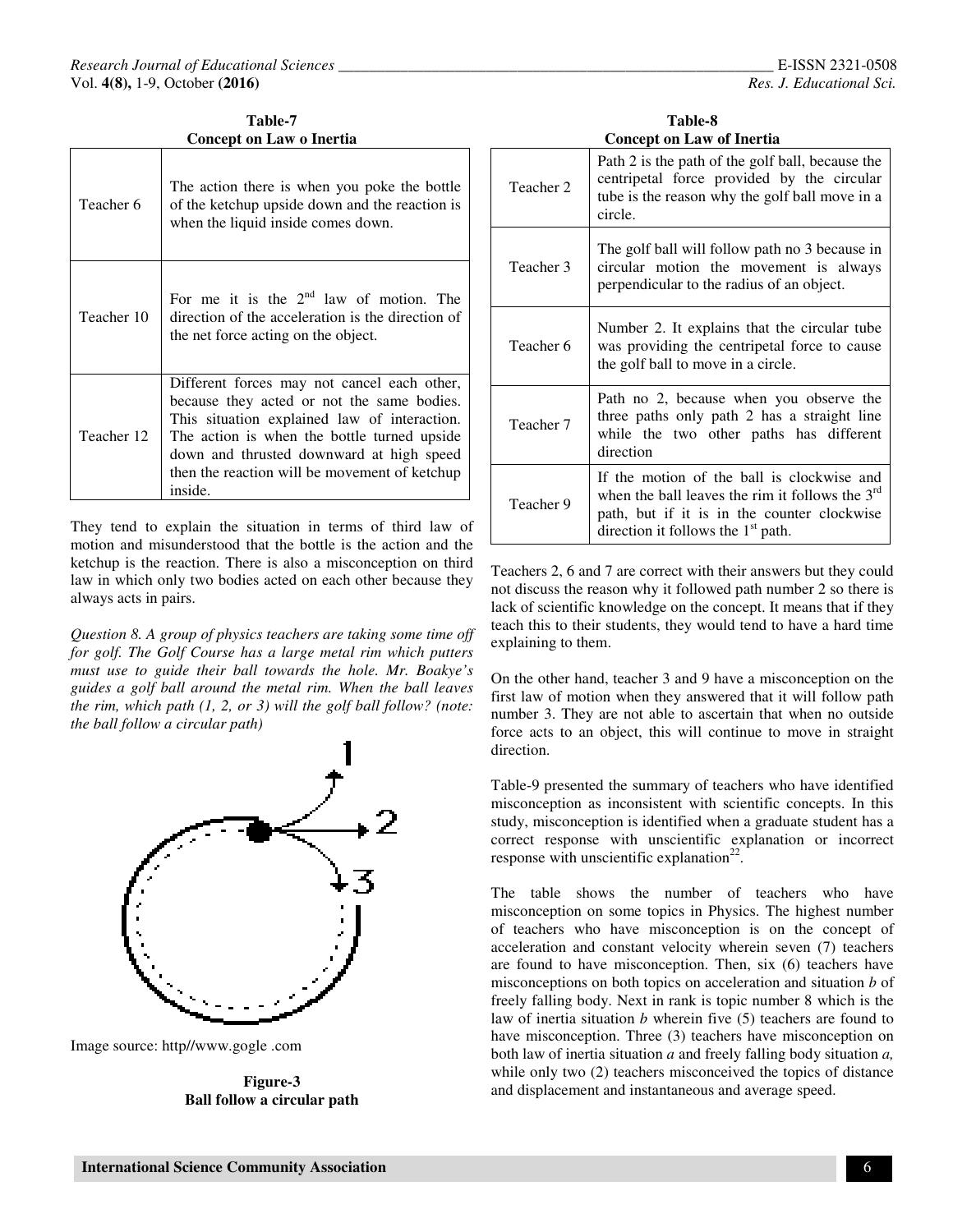| Summary Table on the Conceptual Understanding of Graduate Students in Selected topics in Mechanics |                |                |                |        |                |        |        |     |        |                |     |     |     |          |     |                                                            |
|----------------------------------------------------------------------------------------------------|----------------|----------------|----------------|--------|----------------|--------|--------|-----|--------|----------------|-----|-----|-----|----------|-----|------------------------------------------------------------|
| <b>Topic</b>                                                                                       | <b>Teacher</b> |                |                |        |                |        |        |     |        |                |     |     |     |          |     | Total # of<br><b>Teachers with</b><br><b>Misconception</b> |
|                                                                                                    | 1              | $\overline{2}$ | 3              | 4      | 5              | 6      | 7      | 8   | 9      | <b>10</b>      | 11  | 12  | 13  | 14       | 15  |                                                            |
| 1. Distance and Displacement                                                                       | $+$            | $+$            |                |        |                |        |        |     |        |                |     |     |     |          |     | 2                                                          |
| 2. Instantaneous and Average<br>Velocity                                                           |                |                |                |        |                |        |        |     |        |                |     | $+$ |     |          | $+$ | $\overline{2}$                                             |
| 3. Acceleration                                                                                    | $+$            | $+$            |                | $+$    | $+$            |        |        |     |        |                |     | $+$ |     |          | $+$ | 6                                                          |
| 4. Acceleration and Constant<br>Velocity                                                           |                |                |                | $+$    | $+$            | $+$    | $+$    | $+$ |        | $+$            | $+$ |     |     |          |     | 7                                                          |
| 5. Freefalling body (situation a)                                                                  |                |                |                | $^{+}$ |                |        | $^{+}$ |     | $^{+}$ |                |     |     |     |          |     | 3                                                          |
| 6. Freefalling body (situation b)                                                                  |                | $+$            | $+$            | $+$    |                |        |        |     | $^{+}$ |                |     |     | $+$ |          | $+$ | 6                                                          |
| 7. Law of Inertia (situation a)                                                                    |                |                |                |        |                | $^{+}$ |        |     |        | $^{+}$         |     | $+$ |     |          |     | 3                                                          |
| 8. Law of Inertia (situation b)                                                                    |                | $+$            | $+$            |        |                | $+$    | $+$    |     | $+$    |                |     |     |     |          |     | 5                                                          |
| Total # of Misconceptions per<br>Teacher<br>$1$ T $1$ $1$ $1$ $1$ $1$ $1$<br>$\sim$ $\sim$         | $\overline{2}$ | $\overline{2}$ | $\overline{2}$ | 4      | $\overline{2}$ | 3      | 3      |     | 3      | $\overline{2}$ |     | 3   | 1   | $\Omega$ | 3   |                                                            |

Table-9<br>**Table-9**<br>The action of G **Summary Table on the Conceptual Understanding of Graduate Students in Selected topics in Mechanics**

Legend: Identified Misconception +

On the other hand, of the fifteen (15) respondents, only one (1) teacher is found to have no misconception in her answers to all the questions. But, most of the teachers have found misconception ranging from one to four topics in Mechanics. This study is just a confirmation of the findings of Handhika  $J^2$ . et al., Brown<sup>1</sup>, Martín-Blas<sup>3</sup> et al. and Larkin  $L^{30}$  that there are still gaps in understanding concepts in Physics. But since the respondents are already teachers, the result has a big impact on the part of the academe in higher education for they are the ones who mold and build the comprehensive understanding of future and progressing teachers.

# **Conclusion**

The study seems to be simple yet it digs deeper on the teachers' concept of Mechanics in certain topics. It made the researcher realize that to anticipate that these teachers already know much concepts in Physics really doesn't follow even if many of them are already teaching high school for about 3 to 5 years now. The issue needs to be addressed especially in their graduate and post-graduate studies simply because they will be teaching thousands of students with these misconceptions if left unclarified. In this data, the researcher chose simpler and commonly discussed topics in Physics classes, and realized that if teachers are found to misconceive even the simpler topics how much more of complicated lessons spelled out in DepEd content standards. This also served as a realization on the part of the instructors/professors teaching the subject in tertiary level to always make probing tasks regardless of the nature of the

respondents in order to determine the conceptual understanding of the learner. Hence, it would lead the teachers to adjust with their teaching style or techniques that can attribute in the understanding of the concepts deeply.

**Recommendations:** Teachers are encouraged to make a balanced teaching between the concepts and mathematical problems. Science faculty teaching in Graduate or Undergraduate programs are suggested not to anticipate that their students already understand the subject. It is suggested that they conduct probing test to identify the students' preconceived ideas and prior knowledge of the topics, and should adjust their teaching to help learners effectively confront their misconceptions. Since spiral progression exists, Science Supervisors or School Administrators in a particular should conduct a regular intervention program for Science teachers to keep them updated and eventually master their Science subjects.

# **Acknowledgement**

Special thanks to Professor Victor Antwi, R. Hanson, E.R. Savelsbergh and H.M. Eijkelhof $3$  for allowing the author to use some of the questions from their instrument.

# **References**

**1.** Handhika J, Cari C., Soeparmi A. and Sunarno W. (2016). Student conception and perception of newton's law. AIP Conference Proceedings., 1708, 070005 (2016); doi: 10.1063/1.4941178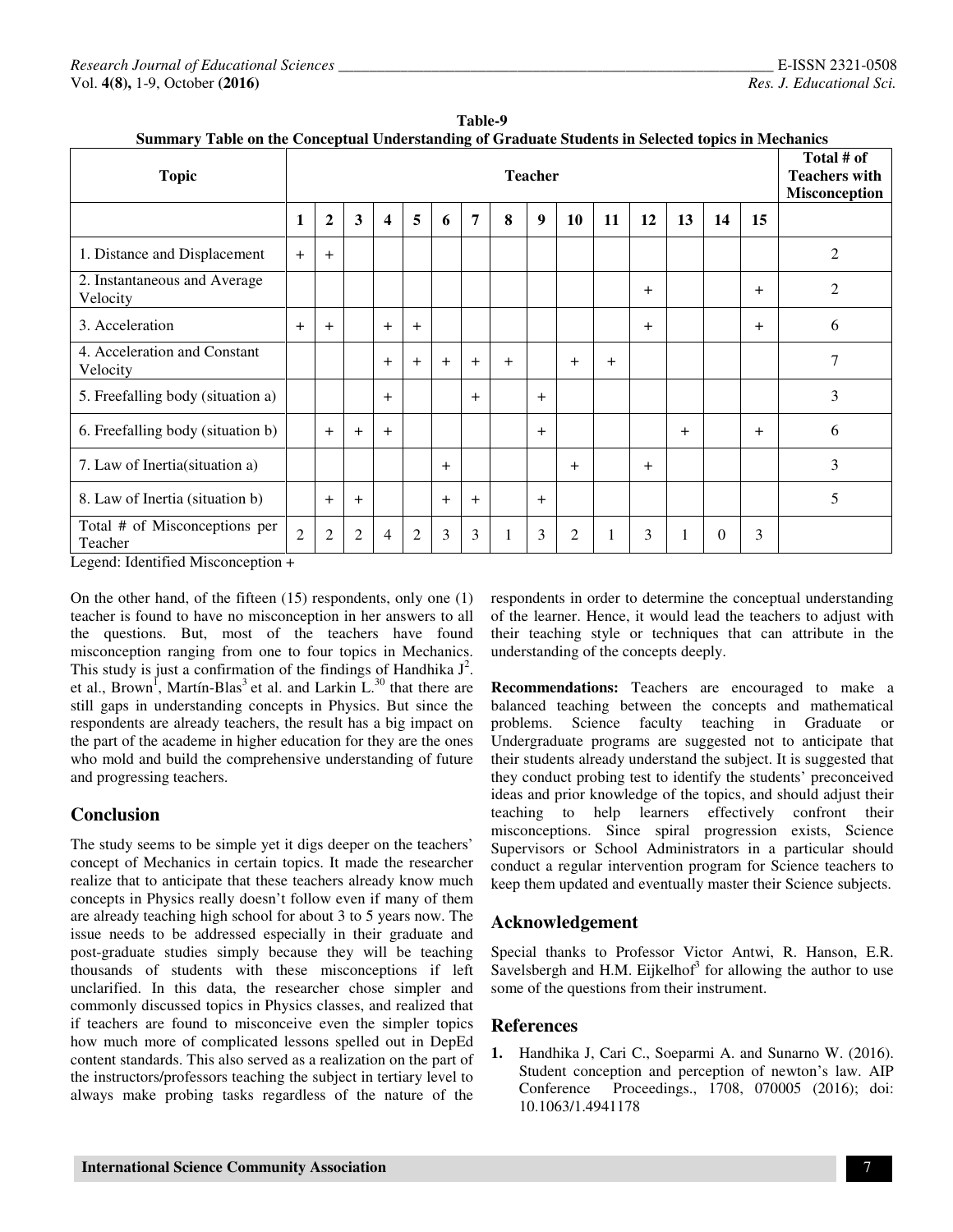- **2.** Martin-Blas T., Seidel L. and Serrano-Fernandez A. (2010). Enhancing force concept inventory diagnostics to identify dominant misconceptions in first-year engineering physics. *European Journal of Engineering Education*, 35(6), 597-606.
- **3.** Antwi V., Hanson R., Savelsbergh E.R. and Eijkelhof H.M.C. (2011). Students' understanding of some concepts in introductory mechanics course: A study in the first year university students, UEW. *International Journal of Educational Planning and Administration*., 1(1), 55-80.
- **4.** Igal Galili and Yaron Lehavi (2007). Research Report: Definitions of physical concepts: A study of physics teachers' knowledge and views. *International Journal of Science Education.,* 28(5), 521-541, http://www.tandfonline.com/doi/abs/10.1080/0950069970190107.VWfgs9J Viko.
- **5.** Redish F. and Steinberg Richard N. (1999). Teaching physics: Figuring out what works. ERIC, http://files.eric.ed.gov/fulltext/ED439012.pdf. Retrieved 15/5/2016.
- **6.** Cruz I. (2014). The STEM strand. MINI CRITIQUE, The Philippine Star, http://www.philstar.com/education-andhome/2014/07/03/1341906/stem-strand. Retrieved 12/10/2015.
- **7.** Pollock and Finkelstein (2010). A physics department's role in preparing physics teachers: The Colorado learning assistant model. *American Journal of Physics*, 78(11). http://www.colorado.edu/education/sites/default/files/attach ed-file/Otero\_Pollock\_Finkelstein.pdf. Retrieved 23/7/2015
- **8.** Resurreccion and Adanza J. (2015). Spiral progression approach in teaching science in selected private and public schools. Presented at the DLSU Research Congress 2015 De La Salle University, Manila, Philippines 2nd-4th, March, 4-5.
- **9.** Luz (2013). The future of philippine education, educating for a philippine. Future Center for Development Management Asian Institute of Management., http://gpcci.org/home/wpcontent/uploads/2013/07/FUTURI STICS-PRES-JML-Future-of-P, Retrieved 8/9/2015.
- **10.** Orleans A. (2007). The Condition of secondary school physics education in the philippines: Recent developments and remaining challenges for substantive improvements. *The Australian Educational Researcher,* 34(1).
- **11.** Tomar and Achary (2016). Science education and psychology. *Research Journal of Educational Sciences.,* 4(4), 1-10.
- **12.** Wilson S.M. (2006). Theories of learning and teaching what do they mean for educators?. University and Penelope L. Peterson Northwestern University, http://files.eric.ed.gov/fulltext/ED495823.pdf. Retrieved 17/7/2015.
- **13.** Özmen H. (2004). Some student misconceptions in chemistry: A literature review of chemical bonding. *Journal of Science Education and Technology*, 13(2), 147-159.
- **14.** Tria G, Limpingco L. and Jao Loreto (1999). Psychology of Learning. KEN INC, ISBN 971-8558-36-5.
- **15.** Rizzi Anthony (2015). Nature of physics, modern and ancient. Institute for Advanced Physics, www.iapweb.org/ nature of physics.pdf, Retreived, 24/8/2015.
- **16.** O'Donnell K.P., Pereira S., Martin R.W., Edwards P.R., Tobin M.J. and Mosselmans W. (2003). Wishful physics– some common misconceptions about InGaN. *Physica Status Solidi (a)*, 195(3), 532-536.
- **17.** Kizilcik H.S., Celikkanli N.O. and Gunes B. (2015). Change of physics teacher candidates' misconceptions on regular circular motion by time. *Electronic Journal of Science and Mthematics Education*., 9(1), 205-223
- **18.** Sesen B.A. and Elif I.N.C.E. (2010). Internet as a source of misconception:" Radiation and radioactivity". *The Turkish Online Journal of Educational Technology*, 9(4).
- **19.** Kaltakci D. and Didis N. (2007). Identification of preservice physics teachers' misconceptions on gravity concept: A Study with a three tier misconception test. Sixth International Conference on The Balkan Physical Union, American Institute of Physics, doi: 10.1063/1.2733255.
- **20.** Fuentes S., Bloom M. and Peach H. (2014). Teaching Science and Mathematics: Pressure Teachers' perception of Knowledge Needs. *Journal of College Science Teaching.*, 43(3).
- **21.** Wieman C. and Gilbert S. (2015). Taking as scientific approach to science education Changing, Part II-teaching. *Microbe.,* 10(4), 203-207
- **22.** Halim L., Yong T.K. and Meerah T.S.M. (2014). Overcoming students' misconceptions on forces in equilibrium: An action research study. Creative Education, 2014.
- **23.** Kreetha k. et. al. (2010). Thai high-school students' misconceptions about and models of light refraction through a planar surface. *Phys. Educ.*, 45-97, doi:10.1088/0031-9120/45/1/012.
- **24.** Demirci N. and Cirkinoglu A. (2004). Determining Students' Preconceptions/Misconceptions in Electricity and Magnetism Concepts. *Journal of Turkish science education*, 1(2), 51.
- **25.** Huey‐Por Chang (2007). Investigating primary and secondary students' learning of physics concepts in taiwan. *International Journal of Science Education*, 29, 4, 465-482, http://www.tandfonline.com/doi/abs/10.1080/095 006 90601073210.VWfU79JV.